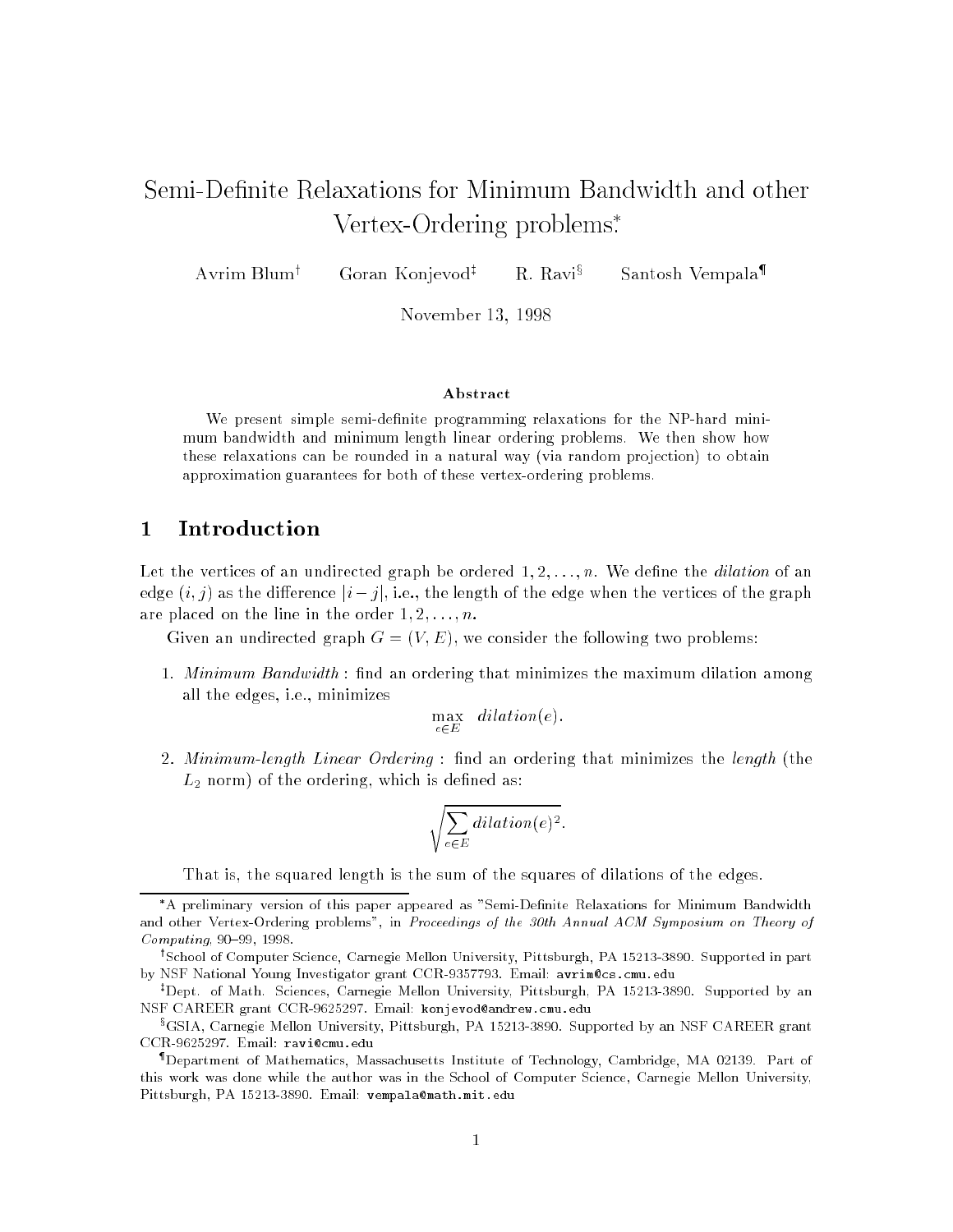We present new approximation algorithms for both these problems. Our main algorithmic tool is semi-definite programming. Using a simple semi-definite relaxation we derive an  $O(\sqrt{\frac{n}{l}})$ **Contract Contract Contract**  $\frac{\pi}{b}$  log  $n$ ) approximation for the minimum bandwidth on an  $n$ -node graph with bandwidth b. A refinement of this relaxation allows us to get an  $O(\log^2 n)$  approximation for the minimum-length linear ordering problem<sup>1</sup>.

Recently (and independently) Feige [6] introduced the notion of a volume-respecting embedding of an undirected graph, and used it to achieve a poly-logarithmic approximation for the bandwidth problem. Interestingly there are many similarities between the two approaches. Specifically, the rounding procedure of our algorithm, projection to a random line, is also a key step in his algorithm. Our relaxation for the minimum-length ordering problem was developed after Feige's results were announced, and was inspired by his work.

Early interest in these kinds of ordering problems in the 1950's was fueled by research in the area of solvers for sparse symmetric linear systems of equations, using Gaussian elimination (such as in the finite element analysis of steel frameworks). As a heuristic to minimize the space, time and total work in the elimination procedure, it is desirable to reorder the rows (and columns) of the matrix so as to collect all the non-zero entries within a band of small width centered at the diagonal. When the (symmetric) non-zero elements of the matrix are viewed as vertex adjacencies in an undirected graph, then the reordering problem is the minimum bandwidth problem on this graph. Another application of bandwidth minimization is in search algorithms, where the minimum-bandwidth ordering of the vertices of the problem's constraint graph can be used as a branching order that reduces backtracking. For a survey on the bandwidth problem and early approaches, see [2].

The minimum bandwidth problem was first shown to be NP-hard in 1976 [15], and later even for trees of degree at most three and for caterpillars [7, 13]. Approximations algorithms have been known only for some special families of graphs, such as caterpillars or asteroidal triple-free graphs [11, 12].

## 2 The Semi-Definite Relaxation

Our approximation algorithm begins with an SDP (Semi-Denite Programming) relaxation. First we motivate and describe the relaxation for the bandwidth problem and then the relaxation for the minimum-length linear ordering problem.

Semidefinite programming is the optimization of a linear function over variables drawn from a symmetric matrix sub ject to linear constraints on these variables and the added requirement that this symmetric matrix be positive semidefinite. Semidefinite programs can be solved to within an arbitrarily small additive error in polynomial-time [8] - for more background, see the description in  $[9]$ . Our semidefinite relaxation for the bandwidth problem is inspired by the pioneering work of Goemans and Williamson [9] on the Maximum Cut problem, and is based on the following observation that their work motivates and uses: An  $n \times n$  symmetric positive semidefinite matrix A can be decomposed into  $A = B<sup>T</sup>B$ where B is an  $m \times n$  matrix of full row rank (hence  $m \leq n$ ) via an incomplete Cholesky factorization (see, e.g., [10]). Moreover, if we insist that  $a_{ii} = d$  for all i, then the matrix A corresponds via the decomposition to a set of equal-length vectors  $b_1, b_2, \ldots, b_n$  in  $\mathbb{R}^m$ 

The preliminary version of this paper [1] erroneously claimed an  $O(\log^{\frac{1}{2}} n)$ -approximation ratio for this problem. We thank Seffi Naor [16] for bringing the error in the analysis to our attention.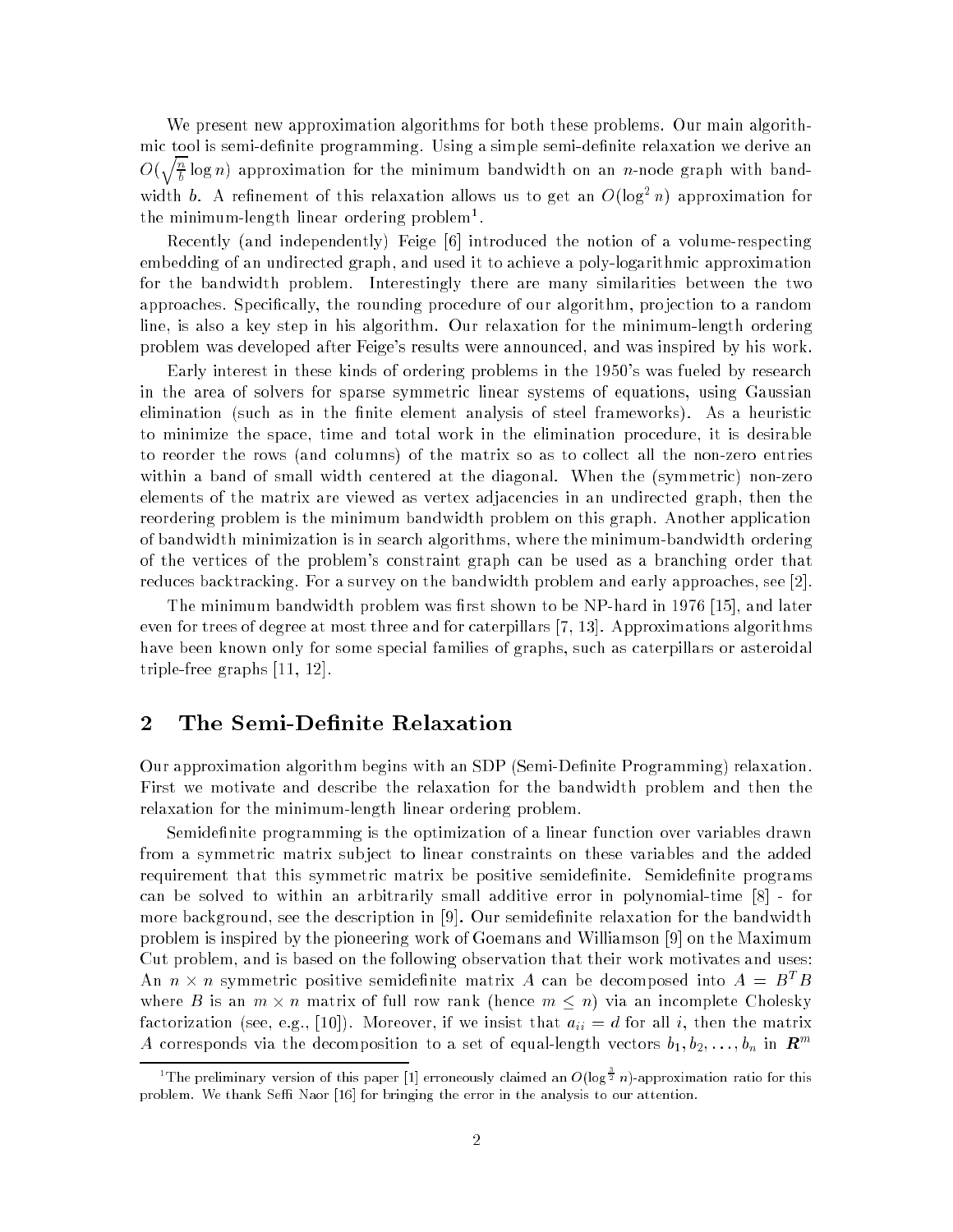(each of Euclidean length  $\sqrt{d}$ ), namely,  $b_i$  is the i<sup>th</sup> column of B, where  $a_{ij} = b_i \cdot b_j$  (the dot product of  $b_i$  and  $b_j$ ). This allows us to view the solution to a SDP equivalently as a set of vectors in  $\bm{R}^m$  for some  $m \leq n$ , obeying some extra linear constraints that we stipulate on the dot products of these vectors.

#### 2.1Bandwidth

The minimum bandwidth problem on an undirected graph  $G = (V, E)$  is equivalent to the following geometrical embedding problem: Assign the nodes of the graph to distinct equispaced points along a quarter-circle of radius n in the positive quadrant of a 2-dimensional plane, such that the maximum value of the Euclidean length of any edge of the graph is minimized. The projection of this ordering on either of the co-ordinate axes bounding this quadrant recovers the optimal bandwidth ordering since the ob jective functions (Euclidean distance in the quarter-circle and linear distance in the line) are monotonically related. The following is then a non-convex quadratic programming formulation for the bandwidth problem. We use  $\hat{x}$  and  $\hat{y}$  to denote the basis vectors along the x and y co-ordinates respectively. Also  $|v|$  is used to denote the Euclidean length of a vector v.

$$
minimize \t b \t\t(1)
$$

$$
|v_i| = n \quad \forall i \in \{1, \dots, n\}
$$
 (2)

$$
|v_i - v_j| \le b \quad \forall (i, j) \in E \tag{3}
$$

and the  $v_i$ 's are two-dimensional vectors each distinctly assigned to a point of the form  $n \cos(\frac{\pi j}{2n})\hat{x} + n \sin(\frac{\pi j}{2n})\hat{y}$  for some positive j.

The last set of constraints cannot be enforced if we wish to carry out the optimization in polynomial time, so we relax the dimensionality of the vectors  $v_i$  and add more constraints to strengthen the resulting program. The extra constraints we add are "spreading" constraints, in the spirit of Even, Naor, Rao and Schieber [5]. With only constraints such as (2) and (3), the program will simply produce one single vector as its solution to all the  $v_i$ . We want instead that the vectors be spread out as in a line. For instance, on a line, for any point p there are at most 2k other points within distance k of p. We add some new constraints  $(8)$  in the formulation below) to enforce this condition. We finally arrive at the following semidefinite programming formulation,

$$
minimize \t b \t(4)
$$

$$
v_i \cdot v_j \geq 0 \quad \forall i, j \in \{1, \dots, n\} \tag{5}
$$

$$
|v_i| = n \quad \forall i \in \{1, \dots, n\}
$$
\n
$$
(6)
$$

$$
|v_i - v_j| \le b \quad \forall (i, j) \in E \tag{7}
$$

$$
\frac{1}{|S|} \sum_{j \in S} (v_i - v_j)^2 \ge \frac{1}{6} \left( \frac{|S|}{2} + 1 \right) (|S| + 1) \quad \forall S \subseteq \{1, ..., n\}, \forall i \in \{1, ..., n\} \tag{8}
$$

The goal of the above constraints is to enforce a near-linear embedding of the vertices while minimizing the value of b, which is the maximum dilation of any edge in the relaxation.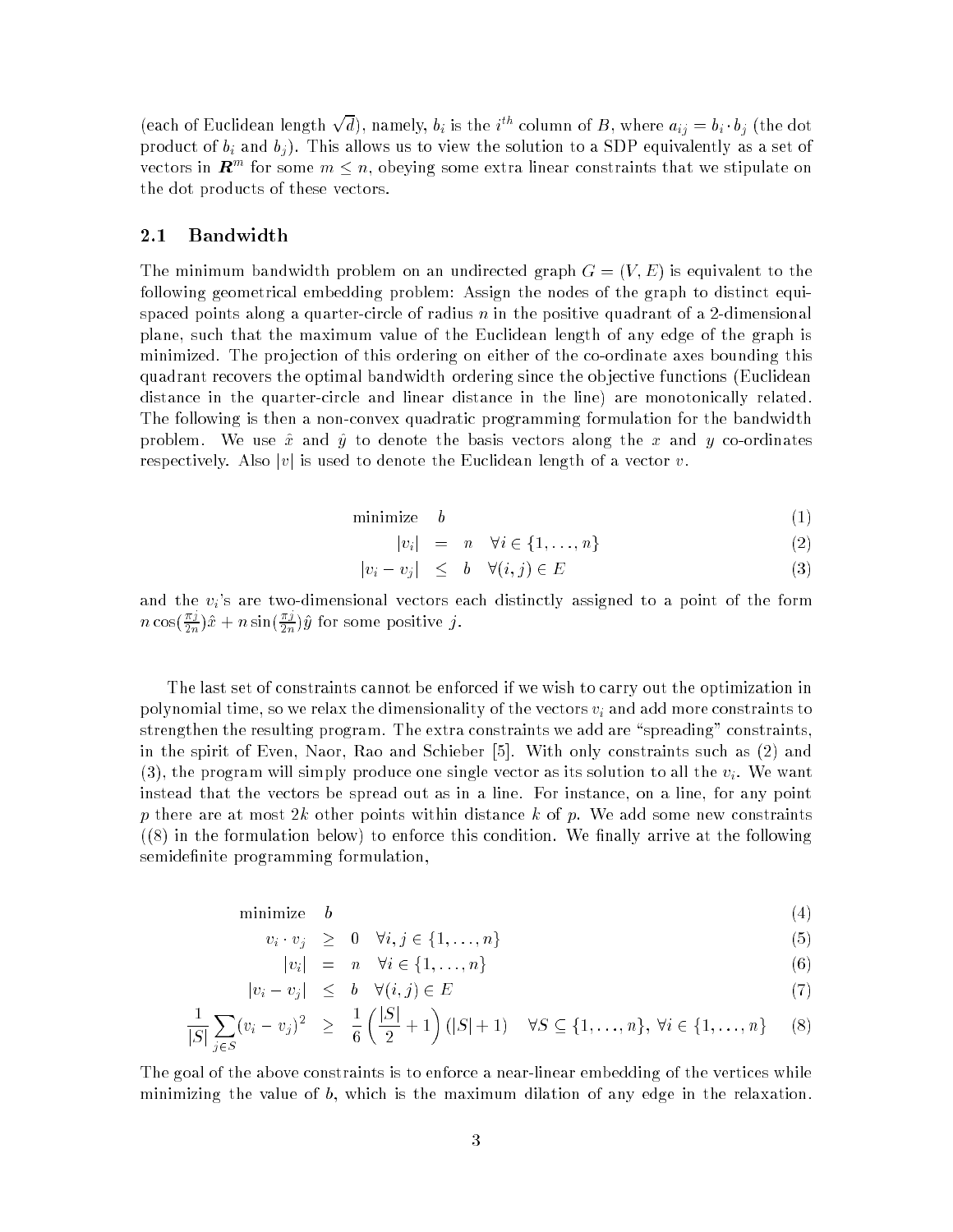Formally, constraint set (7) states that for any edge in the graph, the distance between the corresponding vectors should be at most the optimal bandwidth. From our discussion above, it is perhaps easier to see that (7) is a legal SDP constraint if we rewrite it as  $(v_i - v_j) \cdot (v_i - v_j) \leq b^2$ .

Constraints (5) are primarily for ease of analysis. Constraints (8) are the spreading constraints motivated earlier. These constraints are useful in the analysis of the rounding algorithm where we bound the probability that two given points in the vector representation of the solution fall into an interval of fixed width in a random projection to a line (i.e., when all the points are projected to their dot product with a random unit vector passing through the origin). This probability is inversely proportional to the distance between the points (Lemma 5) and the spreading constraints allow us to upper bound this probability effectively.

Although there are exponentially many constraints in (8), it is not hard to construct a separation oracle for them, and hence the SDP can be solved in polynomial time (see Grötschel, Lovász, Schrijver [8]). To answer the separation problem for (8) for a given node *i*, simply sort the vertices  $j \neq i$  in increasing order of  $(v_i - v_j)^2$  and check for violation each of the  $n-1$  sets that occur as prefixes in this order. It is easy to see that if any set S violates (8) for vertex *i*, then the prefix of vertices in this order of size  $|S|$  also violates (8) for i. This is also the same separation oracle used by Even et al. [5] in their work on spreading metrics.

Let us refer to the above formulation as the *bandwidth* SDP. Suppose  $b^*$  is the optimal bandwidth. Then by lifting the optimal bandwidth ordering to the equi-spaced embedding in the quarter-circle described above, it is easy to verify that all the constraints are satisfied to give an objective function value of at most  $\frac{\pi}{2}b^*$ .

#### 2.2Minimum-length ordering

The SDP formulation for the Minimum-length ordering problem is similar to the bandwidth SDP. Technically, the analysis in this case will require bounding the probability that three points fall into a fixed width interval in a random projection (instead of just two points as in the bandwidth analysis). This probability can be shown to be inversely proportional to the area of the triangle formed by the three points (Lemma 6). For this reason, we add constraints in this case that lower bound the areas of triangles formed by points in the vector representation of the solution. Specifically, if we let  $A(i, j, k)$  denote the area of the triangle formed by  $v_i, v_j, v_k$ , our SDP relaxation of the minimum-length linear ordering problem is the following. (The fact that it is indeed a relaxation will be established in Lemma 8.)

minimize 
$$
\sum_{(i,j)\in E} (v_i - v_j)^2
$$
  
\n $v_i \cdot v_j \ge 0 \quad \forall i, j \in \{1, ..., n\}$   
\n $\frac{1}{|S|} \sum_{j \in S} (v_i - v_j)^2 \ge \frac{1}{6} (\frac{|S|}{2} + 1) (|S| + 1) \quad \forall S \subseteq \{1, ..., n\}, \forall i \in \{1, ..., n\}$ 

There and henceforth, we use the term "unit vector" to denote a vector of unit length, not only those along the co-ordinate axes.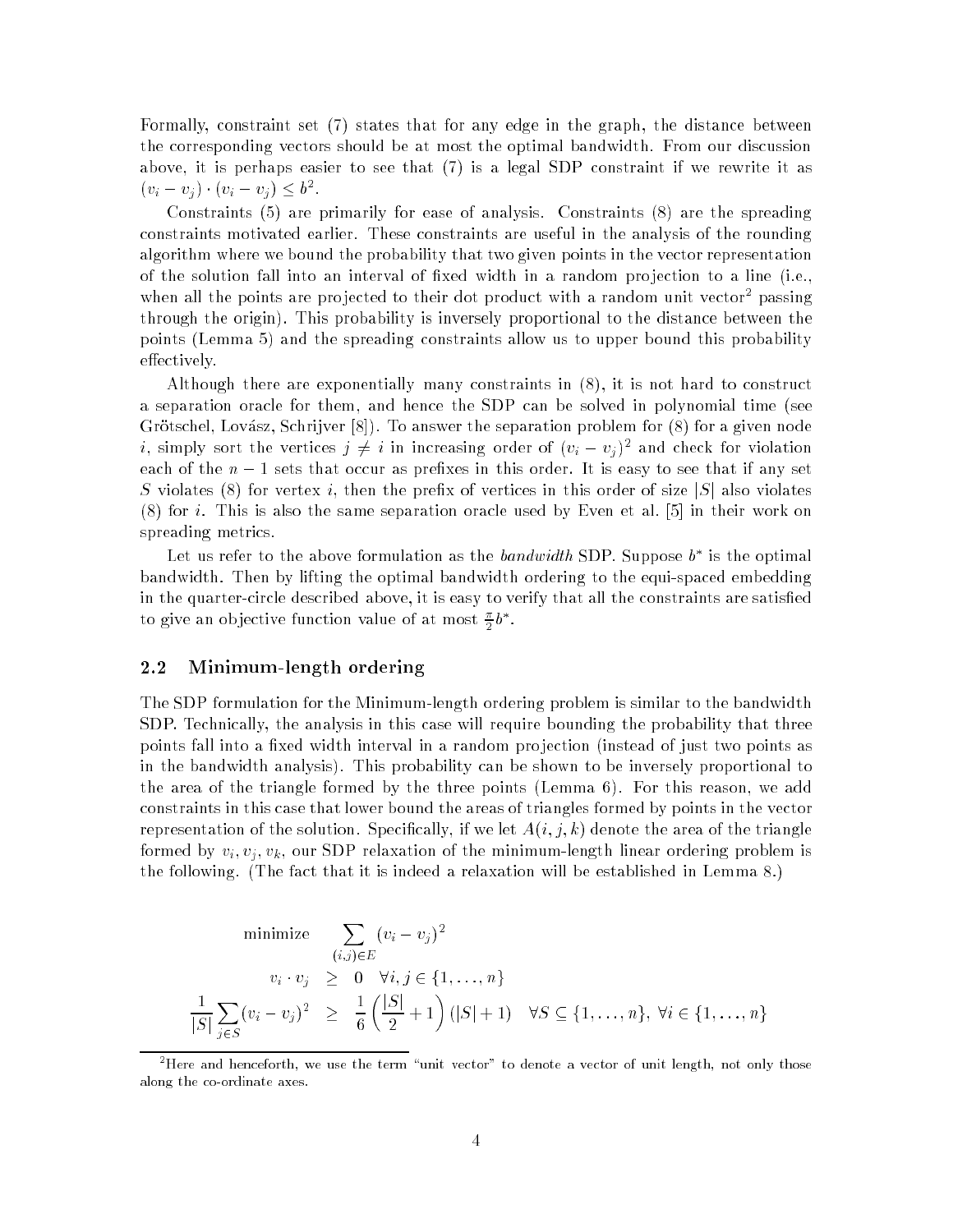$$
\frac{1}{|S|} \sum_{k \in S} A^2(i,j,k) \ge \epsilon |v_i - v_j|^2 |S|^2 \quad \forall S \subseteq \{1, \dots, n\}, \ \forall i, j \in \{1, \dots, n\}
$$
 (9)

The first two sets of constraints are identical to  $(5)$ ,  $(8)$  above. Instead of constraining the length of each individual edge as in (7), we minimize the squared length of the ordering (sum of squares of edge lengths). This is a linear function of the  $v_i \cdot v_j$ . The constraint set (9) was motivated earlier and will be useful in the analysis;  $\epsilon$  is a constant greater than 0 that can be calculated from Lemma 11 in the Appendix. We address below the incorporation of constraints (9) in the semidefinite formulation.

**Fact 1** For two vectors  $v_i$ ,  $v_j$ , the square of the area of the triangle they form with the origin is given by

$$
\frac{1}{4} \left| \begin{array}{cc} v_i \cdot v_i & v_i \cdot v_j \\ v_i \cdot v_j & v_j \cdot v_j \end{array} \right|.
$$

Hence, for any three vectors,  $v_i, v_j, v_k$ , the area  $A(i, j, k)$  of the triangle formed by them, which is the same as the area of the triangle formed by  $v_j - v_i$ ,  $v_k - v_i$  and the origin, can be computed using

$$
A^{2}(i, j, k) = \frac{1}{4} \begin{bmatrix} (v_{j} - v_{i}) \cdot (v_{j} - v_{i}) & (v_{j} - v_{i}) \cdot (v_{k} - v_{i}) \\ (v_{j} - v_{i}) \cdot (v_{k} - v_{i}) & (v_{k} - v_{i}) \cdot (v_{k} - v_{i}) \end{bmatrix}.
$$

Further, the constraint,  $A^2(i,j,k) \geq c$  for a real number c is a convex constraint. Note that for an arbitrary matrix X, the constraint  $DET(X) \geq c$  may not be convex; however when X is restricted to being positive semi-definite (as in our case), it becomes convex. (See, e.g., [14], pp. 239.)

## 3 The Algorithm

Given an undirected graph  $G = (V, E)$ , the approximation algorithm for both problems is as follows. The only difference between the two problems is in the  $SDP$  formulations.

- 1. Solve the *SDP* relaxation for G. Let the solution obtained be  $v_1, \ldots, v_n$ .
- 2. Pick a random line through the origin, i.e., a random unit vector  $\ell$ .
- 3. Project  $v_1, \ldots, v_n$  on to the line  $\ell$ .
- 4. Output the vertex-ordering along this line, i.e., in increasing values of  $v_i \cdot \ell$ .

We show that the algorithm with the bandwidth SDP finds an ordering of bandwidth at most  $O(\sqrt{\frac{n}{l}})$  $\frac{1}{b}$  log  $n$  ) times the optimum with high probability. For the minimum-length ordering problem we will show that this algorithm gives an ordering of length at most  $O(\log^2 n)$  times the optimum, with high probability.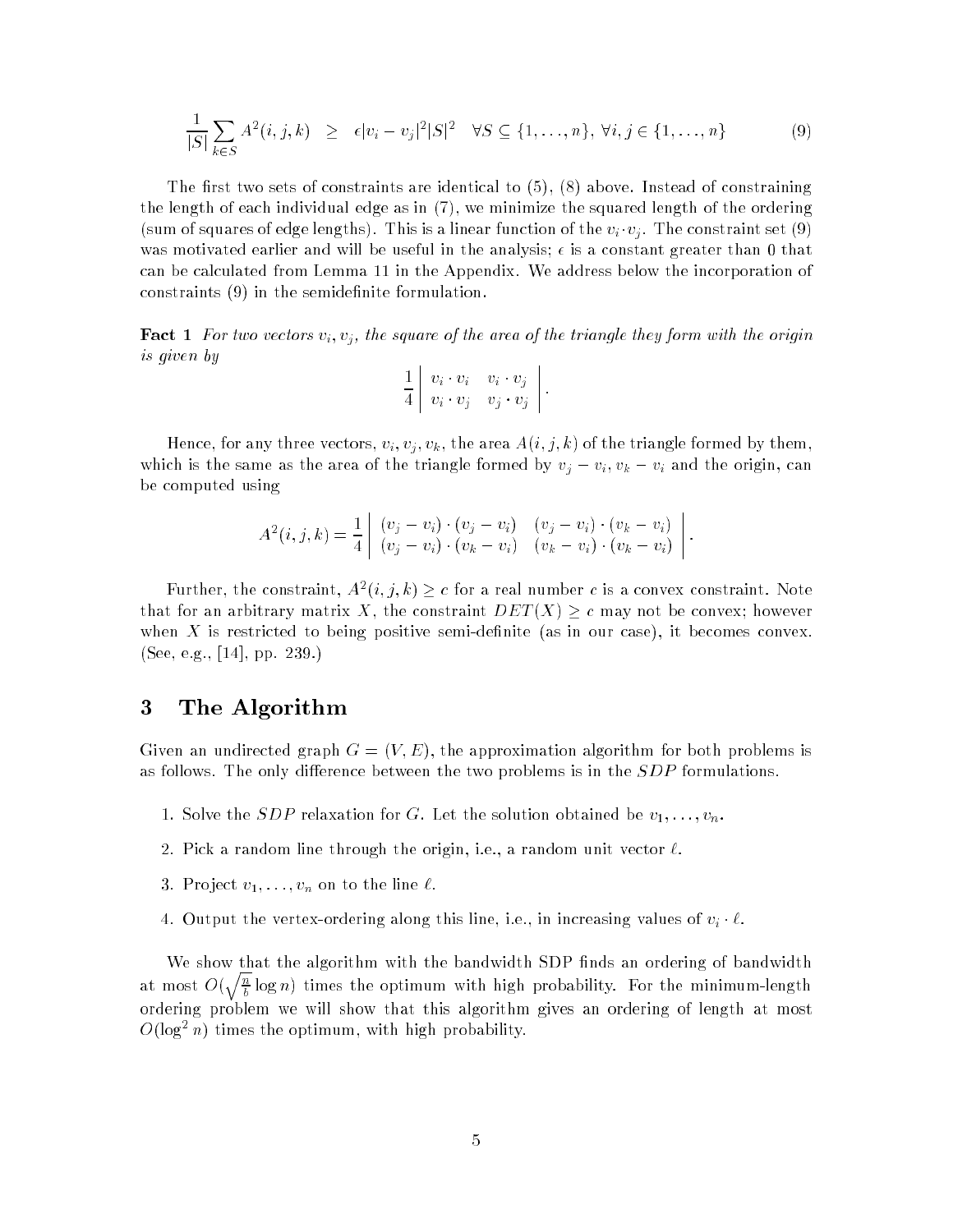#### 3.1Overview of Bandwidth analysis

The outline of the analysis for the Bandwidth performance guarantee is as follows. Imagine slicing up the ball of radius  $n$  into strips orthogonal to  $\ell$  of width  $b/\sqrt{n}$ . The first claim is that with high probability, no edge in G crosses more than  $O(\sqrt{\log n})$  strips. The reason is that for any edge  $(i, j)$  we have  $|v_i - v_j| \leq b$  (by constraint 7) and since  $\ell$  was chosen randomly, with high probability we have  $|(v_i - v_j) \cdot \ell| \leq c |v_i - v_j| \sqrt{\log n} / \sqrt{n}$  (i.e., the vector  $v_i - v_j$  is "nearly orthogonal" to the line  $\ell$ ; see Lemma 3). So, to prove an O(  $\sqrt{n}$  approximation for the minimum bandwidth it suffices to prove that with "reasonable" probability, every strip has at most  $O($  $\sqrt{n}$  points inside.

For a given strip s (say, the strip corresponding to the interval  $[ib/\sqrt{n}, (i+1)b/\sqrt{n}]$  on line  $\ell$ ), the probability over the choice of  $\ell$  that a given point  $v \in G$  falls into s is at most  $O(b/n)$ . (This is because there are  $O(n\sqrt{n}/b)$  strips total, and the middle  $n/b$  of them roughly equally divide up most of the probability.) Thus, the *expected* number of points in any given strip is only  $O(b)$ .

What about the variance? To calculate this we need to upper-bound the probability that a given pair of points  $v_i, v_j$  both fall into a given strip s. This is roughly equal to  $Pr[v_i \text{ falls into } s] \cdot Pr[|v_i - v_j| \cdot \ell \le b/\sqrt{n}].$  The first quantity, as described above, is  $O(b/n),$ while the latter quantity is  $O(b/d)$  if  $|v_i - v_j| \leq d$ . At this point, we use constraints (8) to show that there cannot be too many pairs of points  $v_i, v_j$  that are too close together. This allows us to bound the variance which then yields the final results. For slightly improved bounds, we use strips of width  $\Theta(b\sqrt{\log n}/\sqrt{n})$  instead of  $b/\sqrt{n}$ .

#### 3.2Overview of Minimum-length Ordering analysis

The analysis is very similar to the analysis of the bandwidth guarantee. The first step is to show that the optimal ordering can be turned into a solution for the SDP formulation without much worsening in the objective function. We do this in Lemma 8 by using a lifted embedding of the optimal solution in  $\log n$ -dimensions so as to obey the triangle lower-bound constraints.

The proof of the rounding guarantee relies on bounding the expected value of the different terms in the objective function, one for each edge  $(i, j)$  in the graph G. This term for the edge  $(i, j)$  is the square of the number of points that fall between i and j in the random projection. Algebraic simplification shows that what is required to be bounded is the probability that a pair of other points k and l both fall between i and j in the random projection. As before, since  $\ell$  was chosen randomly, with high probability we have  $|(v_i - v_j) \cdot \ell| \leq c |v_i - v_j| \sqrt{\log n} / \sqrt{n}$ , and so we are left to bound the probability that the three vectors  $v_i, v_k$  and  $v_l$  all fall in an interval of width  $c|v_i-v_j|\sqrt{\log n}/\sqrt{n}$ . We accomplish this by relating this inversely to the area of the triangle  $A(i, k, l)$  formed by these vectors and using the lower bounds on the triangle areas.

We present the formal analyses in the next section.

## 4 Approximation Guarantees

We start with a useful lemma about any set of vectors satisfying the constraint set (8).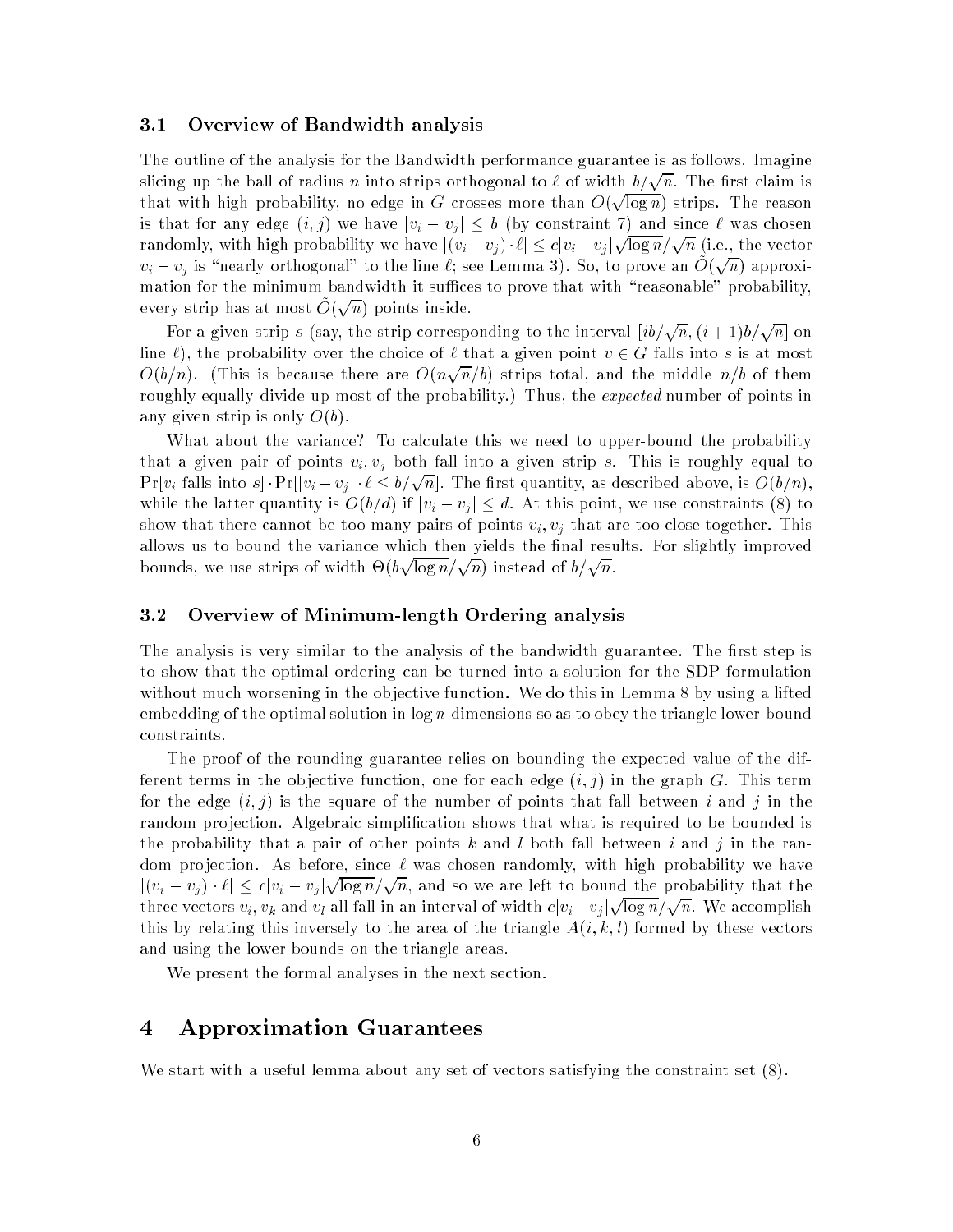**Lemma 1** Let  $v_1,\ldots,v_n\in \boldsymbol{R}^n$  satisfy the constraint set (8). Then for any ball B of radius  $r > 1$  in  $\boldsymbol{R}^n$  (not necessarily centered at the origin)

$$
|B \cap \{v_1,\ldots,v_n\}| \leq O(r).
$$

*Proof.* Let  $S = \{j : v_j \in B\}$  and suppose for contradiction that  $|S| > 7r$ . Pick an arbitrary  $i \in S$ . By constraint set (8), the average value of  $(v_i - v_j)^2$  over  $j \in S$  is at least  $\frac{1}{6}(|S|/2+1)(|S|+1) > \frac{1}{6}(7r/2)(7r) > 4r^2$ . But, this is clearly impossible because the maximum value of  $|v_i - v_j|$  is at most the diameter  $2r$ .

Next, we make a few observations regarding random pro jections.

**Lemma 2** Let  $v_1, v_2, v_3 \in \mathbb{R}^n$ . Let  $\ell$  be a random unit vector. Let  $y_i = v_i \cdot \ell$ . Let  $\theta$  be the angle between the vectors  $(v_2 - v_1)$  and  $(v_3 - v_1)$ . Then the probability that  $y_1$  lies between  $y_2$  and  $y_3$  is exactly  $\theta/\pi$ .

*Proof.* The probability that  $v_1$  when projected to  $\ell$  falls in between the projections of  $v_2$  and  $v_3$  is

$$
\Pr[v_2 \cdot \ell \le v_1 \cdot \ell \le v_3 \cdot \ell] + \Pr[v_3 \cdot \ell \le v_1 \cdot \ell \le v_2 \cdot \ell]
$$

which is the same as

$$
Pr[((v_1 - v_2) \cdot \ell)((v_3 - v_1) \cdot \ell) \ge 0]
$$

which is exactly the angle between the vectors  $(v_1 - v_2)$  and  $(v_3 - v_1)$  divided by  $\pi$ .  $\quad \sqcup$ 

**Fact 2** The volume of the n-dimensional ball of radius r is equal to  $\frac{2r^2m}{n\Gamma(n/2)}$  and its surface area is  $\frac{2r^n - \pi^{n}}{\Gamma(n/2)}$ .

Here  $\Gamma(x)$  is Euler's Gamma function; for a positive integer x,  $\Gamma(x) = (x - 1)!$ .

**Lemma 3** Let  $v \in \mathbb{R}^n$ . For a random unit vector  $\ell$ .

$$
\Pr\left[|v \cdot \ell| \le \frac{c}{\sqrt{n}}|v|\right] \ge 1 - e^{-c^2/4}.
$$

*Proof.* The desired probability is the surface of a central band of thickness  $2c/\sqrt{n}$  on a unit sphere, divided by the surface area of the whole sphere. Denote the surface area of the *n*-dimensional sphere of radius r by  $A_n(r)$ . Then the area of the region outside the central band is less than the area of an n-dimensional sphere of radius  $\sqrt{1-c^2/n}$  (since the remaining portions of the unit ball after slicing out the central band is a convex body that can be inscribed in a ball of the smaller radius). Using  $A_n(r) = K_n r^{n-1}$ , for  $K_n$  as in fact 2, we can lower bound the area of the central band as the area of the unit sphere minus the area of a sphere of radius  $\sqrt{1-c^2/n}$ . Thus the desired probability is at least

$$
\frac{A_n(1) - A_n\left(\sqrt{1 - \frac{c^2}{n}}\right)}{A_n(1)} = 1 - \left(1 - \frac{c^2}{n}\right)^{n/2} \ge 1 - e^{-c^2/4}.
$$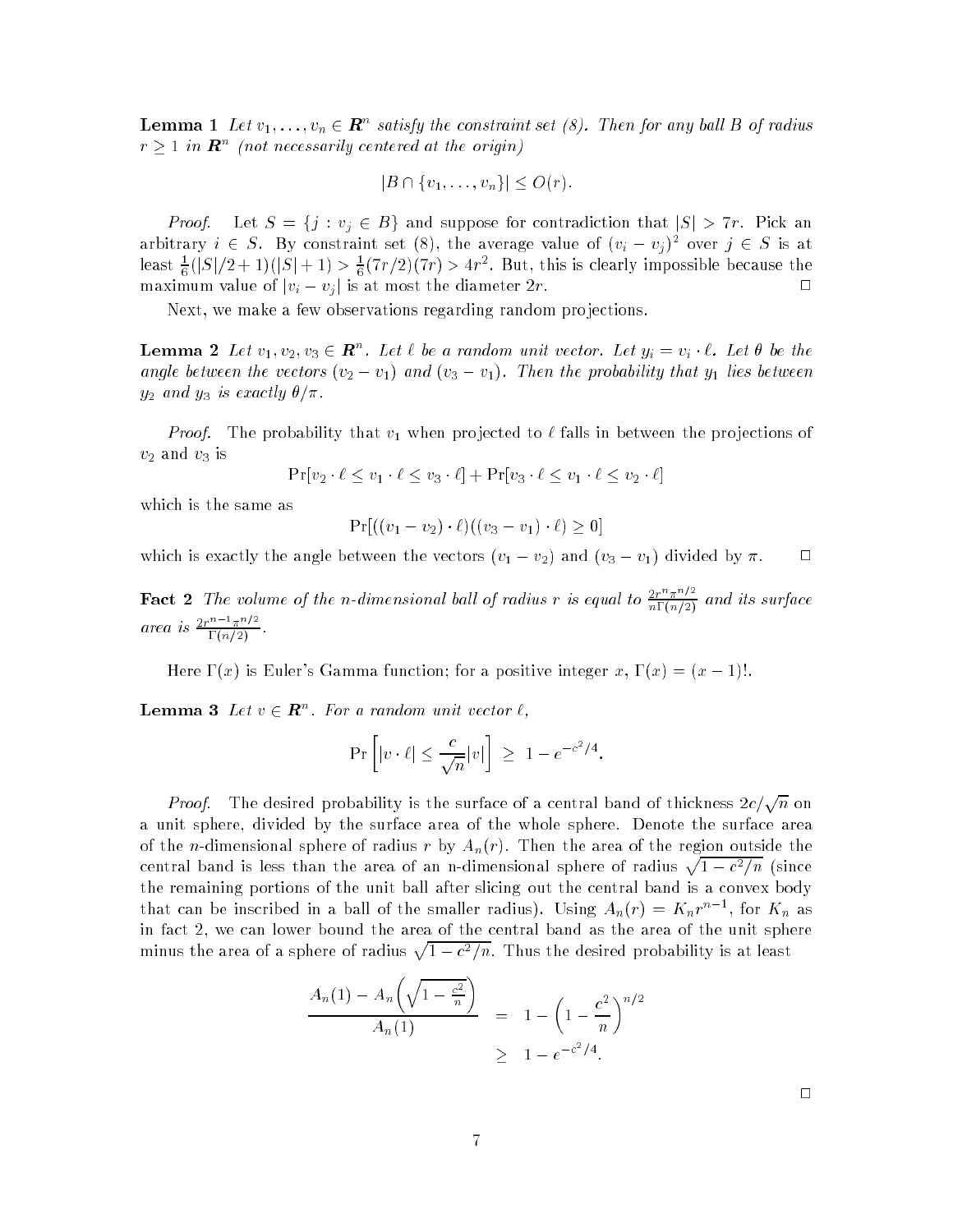**Lemma** 4 Let  $v \in \mathbb{R}^n$ . For a random unit vector  $\ell$ .

$$
\Pr[|v \cdot \ell| \leq \frac{1}{c\sqrt{n}}|v|] = O\left(\frac{1}{c}\right).
$$

*Proof.* The desired probability can be upper-bounded by  $4/c\sqrt{n}$  times the surface area of the  $(n - 1)$ -dimensional unit ball, divided by the surface area of the *n*-dimensional unit ball. The factor of 4 is due to loosely upper-bounding the curvature of the *n*-dimensional ball within a width of  $1/c\sqrt{n}$  in both directions above and below the origin. This is at most

$$
\frac{4A_{n-1}}{c\sqrt{n}A_n} \le \frac{4}{c\sqrt{n\pi}} \frac{\Gamma(\frac{n+1}{2})}{\Gamma(\frac{n}{2})} \le O\left(\frac{1}{c}\right).
$$

We consider the following event: two points  $x, y$  on the surface of the ball of radius  $n$ , at a distance d from each other are projected on to a random line. What is the probability that x and y fall in any fixed interval of width  $W$  on the line? The following lemma, crucial to our analysis, bounds this probability.

**Lemma 5** Let x, y be arbitrary vectors of length n in  $\mathbb{R}^n$  such that  $|x-y| = d$  and  $x \cdot y \ge 0$ . Let  $\ell$  be a random unit vector. Then, for any fixed  $\alpha$  and width W,

$$
\Pr[\alpha \le x \cdot \ell, \ y \cdot \ell \le \alpha + W] = O\left(\frac{W^2}{d}\right).
$$

Proof. For convenience, rotate the sphere so that

$$
x = (-d/2, \sqrt{n^2 - d^2/4}, 0, \ldots)
$$

and

$$
y = (d/2, \sqrt{n^2 - d^2/4}, 0, \ldots).
$$

Let vector  $v = y - x = (d, 0, \ldots)$ , and let  $\ell = (\ell_1, \ell_2, \ldots)$  be our randomly chosen unit vector. Note that in order for the event in question to occur, it must be the case that  $|v \cdot \ell| \leq W$ . Therefore,

$$
\Pr[\alpha \le x \cdot \ell, y \cdot \ell \le \alpha + W] \le \Pr[|v \cdot \ell| \le W] \cdot \Pr[\alpha \le x \cdot \ell \le \alpha + W \mid |v \cdot \ell| \le W].
$$

Since  $|v \cdot \ell| = |\ell_1| \cdot d$ , we have  $Pr[|v \cdot \ell| \leq W] = Pr[|\ell_1| \leq W/d]$ , which is  $O(W\sqrt{n}/d)$  by Lemma 4.

Given the event that  $|\ell_1| \leq W/d$ , the inequality  $\alpha \leq x \cdot \ell \leq \alpha + W$  can be relaxed to  $\alpha-W/2\le x'\cdot\ell'\le\alpha+3W/2,$  where  $x'$  and  $\ell'$  are  $n-1\text{-dimensional vectors consisting of }$ the last  $n - 1$  components of x and  $\ell$ . Since  $x_i = 0$  for all  $i > 2$ , this is equivalent to

$$
\alpha - W/2 \le \ell_2 \sqrt{n^2 - d^2/4} \le \alpha + 3W/2.
$$

The probability of this last event can be upper-bounded by computing the area of the largest possible strip of this width  $W$  (the one centered around the equator). By assumption,  $x\cdot y\geq 0,$  implying that  $d\leq n\sqrt{2},$  so  $\sqrt{n^2-d^2/4}\geq n/\sqrt{2}.$  We can now bound the fraction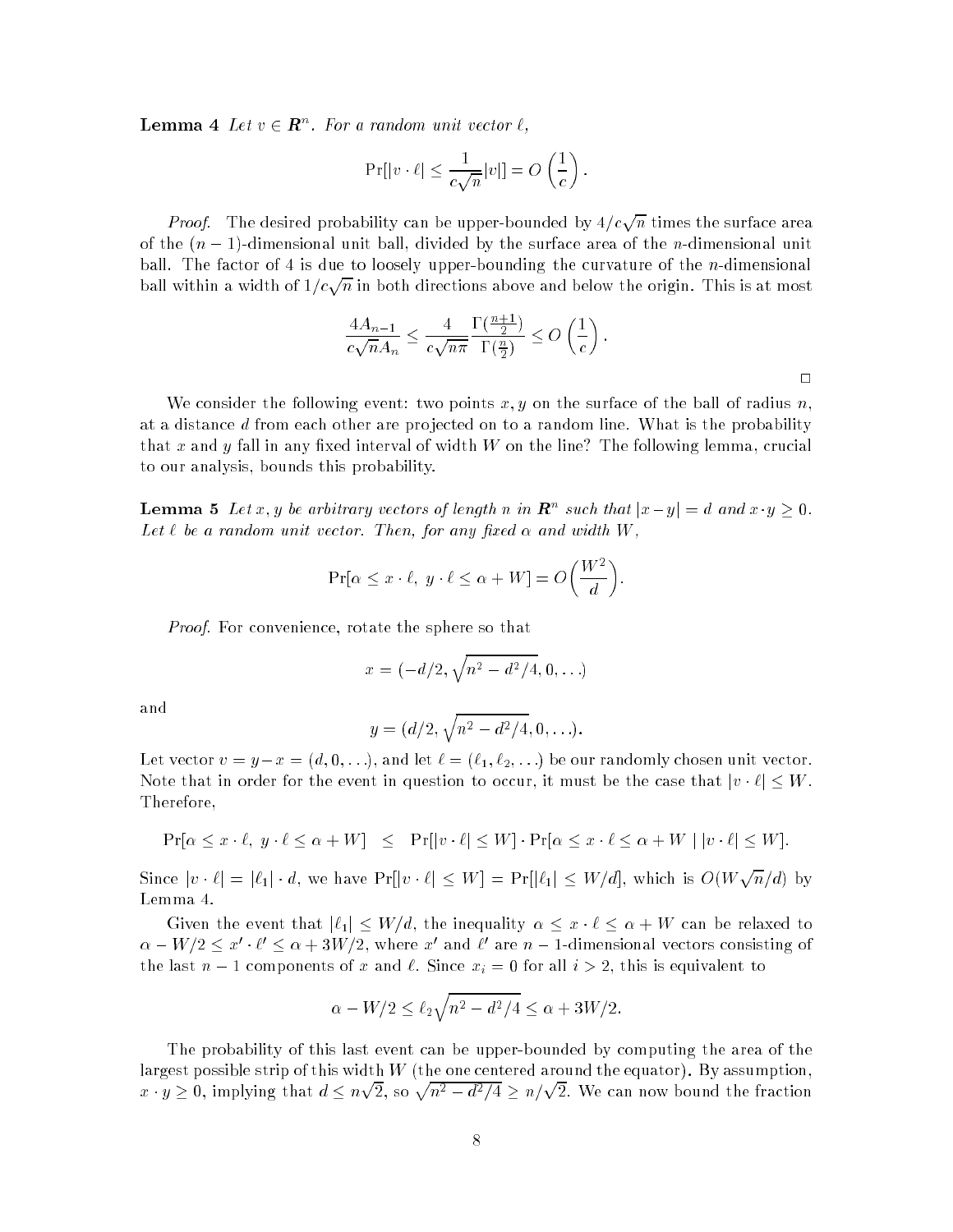of the sphere covered by this strip by  $O(W/\sqrt{n})$  as in the proof of Lemma 4. Thus, we finally get

$$
\Pr[\alpha \le x \cdot \ell, y \cdot \ell \le \alpha + W] = O\left(\frac{W\sqrt{n}}{d} \cdot \frac{W}{\sqrt{n}}\right)
$$

$$
= O\left(\frac{W^2}{d}\right).
$$

The following lemma will be useful in the analysis for the minimum length ordering problem.

 $\Box$ 

**Lemma 6** Let  $v_1, v_2, v_3$  be vectors in  $\mathbf{R}^n$ . Then on projection to a random line, the probability that there exists an interval of width  $W$  that all three fall into is

$$
O\left(\frac{W^2n}{A(1,2,3)}\right)
$$

*Proof.* Consider the triangle  $v_1v_2v_3$ . Assume without loss of generality that its smallest angle is the one at  $v_3,$  and that  $|v_1 - v_3| \leq |v_2 - v_3|$ . Notice that the event in question is invariant under translation of the space; thus we may also assume without loss of generality that  $v_3$  is the origin.

In order for all three points to fall into an interval of width  $W,$  it must be the case that  $v_1$  and  $v_2$  both fall into the interval  $[-W, W]$ . We bound the probability of the latter event using Lemma 5. Specifically, let  $v_1' = nv_1/|v_1|$ , let  $v_2' = nv_2/|v_2|$ , and let  $d' = |v_2' - v_1'|$ . The event that  $v_1$  and  $v_2$  both fall into the interval  $\left\lfloor -W,W\right\rfloor$  implies the event that  $v_1'$  and  $v_2'$ both fall into the interval  $[-Wn/|v_1|, Wn/|v_1|]$  since  $|v_1| \leq |v_2|$ . Since  $v'_1$  and  $v'_2$  are both length  $n$  (and  $v_1 \cdot v_2 \geq 0$  by the assumption that the smallest angle is at  $v_3$ ), Lemma 5 bounds the probability of this event by

$$
O\left(\frac{W^2n^2}{|v_1|^2d'}\right).
$$

Since  $v_3$  is the smallest angle of the triangle  $v_1v_2v_3,$  the area of  $v_1v_2v_3$  is at most twice the area of  $v_1v_2''v_3$  where  $v_2''=v_2|v_1|/|v_2|$  . This area equals  $(|v_1|/n)^2$  times the area of  $v_1'v_2'v_3,$ and that area is at most  $nd'/2$ . Thus,  $A(1,2,3) \leq |v_1|^2 d'/n,$  and the desired probability is

$$
O\left(\frac{W^2n^2}{|v_1|^2d'}\right) = O\left(\frac{W^2n}{A(1,2,3)}\right).
$$

#### 4.1Bandwidth

We begin with the following lemma.

**Lemma 7** Suppose  $v_1, \ldots, v_n$  satisfy the constraint set (5), (6), and (8). For a random line  $\ell$ , let X be the random variable denoting the number of points v<sub>i</sub> whose projection onto  $\ell$  falls into a given interval I of width W. Then,

$$
\mathbf{E}[X] = O(W\sqrt{n}) \quad and \quad \mathbf{E}[X^2] = O(W^2 n \log n).
$$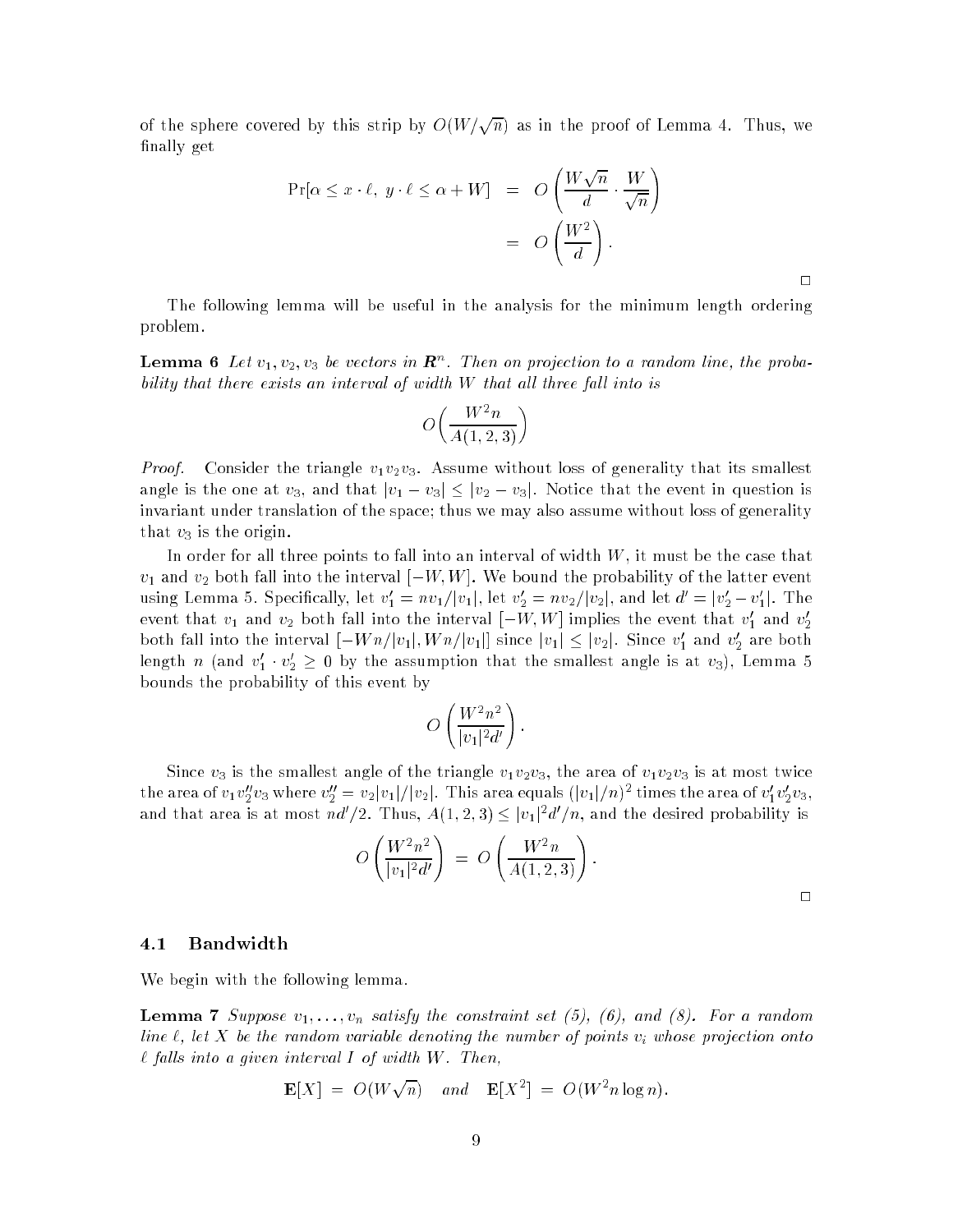*Proof.* Define  $X_i$  to be the random variable that is 1 if the projection of  $v_i$  onto  $\ell$  falls in I and 0 otherwise. Then from Lemma 4,  $\mathbf{E}[X_i] = O(W/\sqrt{n})$ , which implies

$$
\mathbf{E}[X] = O(W\sqrt{n}).
$$

Now consider pairs  $v_i, v_j$ . By Lemma 5 we have  $\mathbf{E}[X_i X_j] = O(W^2/d_{ij})$ , where  $d_{ij} = |v_i - v_j|$ . Therefore,

$$
\mathbf{E}[X^2] = \mathbf{E}[\sum X_i^2 + 2\sum X_i X_j]
$$
  
=  $O\left(W\sqrt{n} + \sum_{i,j} \frac{W^2}{d_{ij}}\right)$   
=  $O(W^2 n \log n),$ 

where the last line follows from Lemma 1, since Lemma 1 implies that for any fixed i,  $\sum_{i} 1/d_{ij} = O(\log n).$ 

**Theorem 1** The algorithm finds an ordering whose bandwidth is at most  $O(\sqrt{n/b}\log n)$ times the minimum bandwidth with high probability.

*Proof.* Let  $v_1, \ldots, v_n$  be the set of vectors of length n found by solving the SDP.

First, using Lemma 3 we have that *every* edge of  $G$ , of length at most b in the SDP, when projected down to a random line has length no more than  $W = 8b\sqrt{\log n}/\sqrt{n}$  with high probability.

Let  $\ell$  be a random line and partition  $\ell$  into intervals of width W. Using Lemma 3 one more time, with high probability, all vertices on projection fall within the middle  $n/b$  intervals (since the since these total width 8  $\sqrt{n \log n}$ . Since each edge spans at most two intervals (with high probability), it suffices now just to prove that with reasonable probability, none of these  $n/b$  intervals has more that  $O(\sqrt{nb}\log n)$  vertices that project into it. p

At this point we simply use Lemma 7. By Lemma 7, the random variable  $X$  denoting the number of vertices that on projection fall into a given interval of width  $W$  satisfies  $\mathbf{E}[X^2] = O(W^2n \log n)$ . Therefore, by Chebychev's inequality

$$
\frac{b}{4n} \ge \Pr[X > \sqrt{4n/b}\sqrt{W^2 n \log n}]
$$
  
=  $\Pr[X > 16\sqrt{bn} \log n].$ 

Thus, with reasonable probability (3/4), each of the  $n/b$  intervals has only  $O(\sqrt{nb} \log n)$ vertices that project into it, proving the theorem.  $\Box$ 

#### 4.2Minimum-length ordering

Let  $e = (i, j) \in E$ , and upon projection to a random line, let  $Y_{ij}$  be the random variable whose value is the dilation of  $e$  in the ordering on the line, i.e., the number of points that fall in the span of the edge.

First, we use Lemmas 1 and 2 to show that the expectation of  $Y_{ij}$  is at most  $|v_i-v_j| \log n$ as follows. Let P denote the center of the geodesic joining  $v_i$  and  $v_j$ , and let  $l = |v_i - v_j|$ . Consider balls with radii l, 2l, 4l,... centered at P. Let  $x_k$  be at distance rl from P. By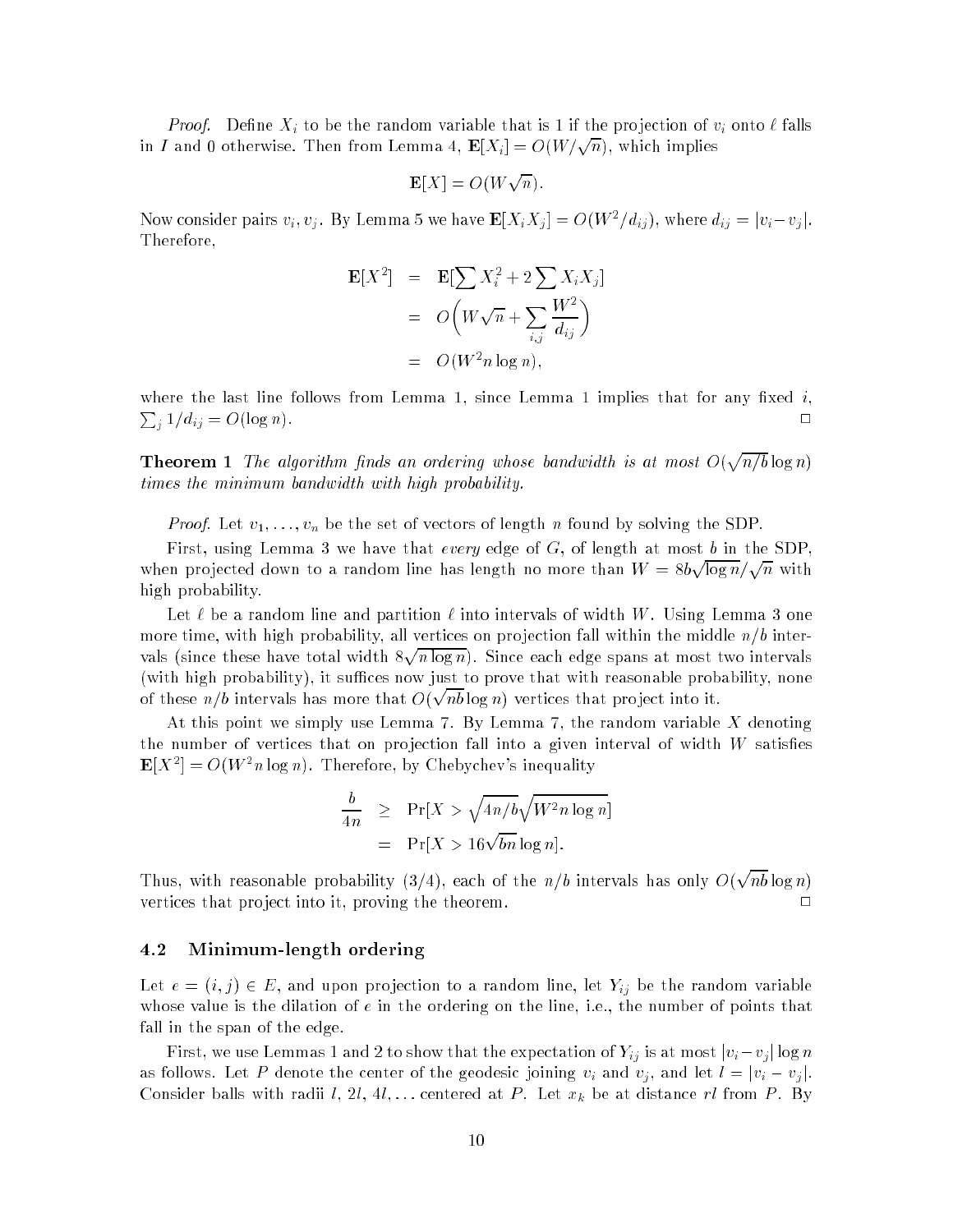lemma 2 the probability that  $x_k$  is projected between  $x_i$  and  $x_j$  is at most  $\pm$ . By lemma 1, <sup>r</sup> the number of points at a distance of between rl and  $2rl$  from P is  $O(rl)$ . So the expected number of vertices that fall in between the projections of  $x_i$  and  $x_j$  is at most

$$
\sum_{m=1}^{\frac{1}{2}\log n} O(2^m l) \frac{1}{2^m} = O(l \log n).
$$

However we need to bound the second moment,  $\mathbf{E}(Y^2_{ij})$ . For this we need to bound the probability that a pair of vertices falls in the span of  $e$ . Lemma 6 bounds this probability as at most 1 over the area of the triangle formed by the two points and any one of the endpoints of the edge. So, on the whole we would like to ensure that the sum of the inverse areas of the triangles formed by every pair with one endpoint of  $e$  is small. This is precisely what the triangle constraints  $(9)$  achieve. Just the spreading constraints  $(8)$  do not suffice for this.

Below we describe this formally. First we show that the SDP is indeed a near-relaxation (there exists a solution to the SDP with value  $\langle OPT\sqrt{\log n} \rangle$ . Then we give the approximation guarantee for the rounding step.

**Lemma 8** Let OPT be the value of the minimum length ordering, and OPT<sub>SDP</sub> be the objective value found by the SDP. Then,

$$
OPT_{SDP}^2 \leq OPT^2 \log n
$$

*Proof.* Without loss of generality, let  $0, \ldots, n-1$  be the minimum length ordering of G. Let the value of this ordering be OPT, i.e.,

$$
OPT = \sqrt{\sum_{(i,j)\in E} (i-j)^2}
$$

We will now construct an embedding of the vertices as vectors  $u_0, \ldots, u_{n-1} \in \mathbb{R}^{\lfloor \log n \rfloor + 1}$ such that  $\sim$ 

$$
|u_i - u_j| \le |i - j| \sqrt{\lfloor \log n \rfloor + 1}
$$

and further  $u_0, \ldots, u_{n-1}$  satisfy the constraints of the minimum length ordering SDP. The lemma follows from these facts.

First, an example. For  $n=17$  points, the embedding is:

$$
\begin{gathered}(0,0,0,0,0)\\(1,1,1,1,1)\\(2,2,2,2,0)\\(3,3,3,1,1)\\(4,4,4,0,0)\\(5,5,3,1,1)\\(6,6,2,2,0)\end{gathered}
$$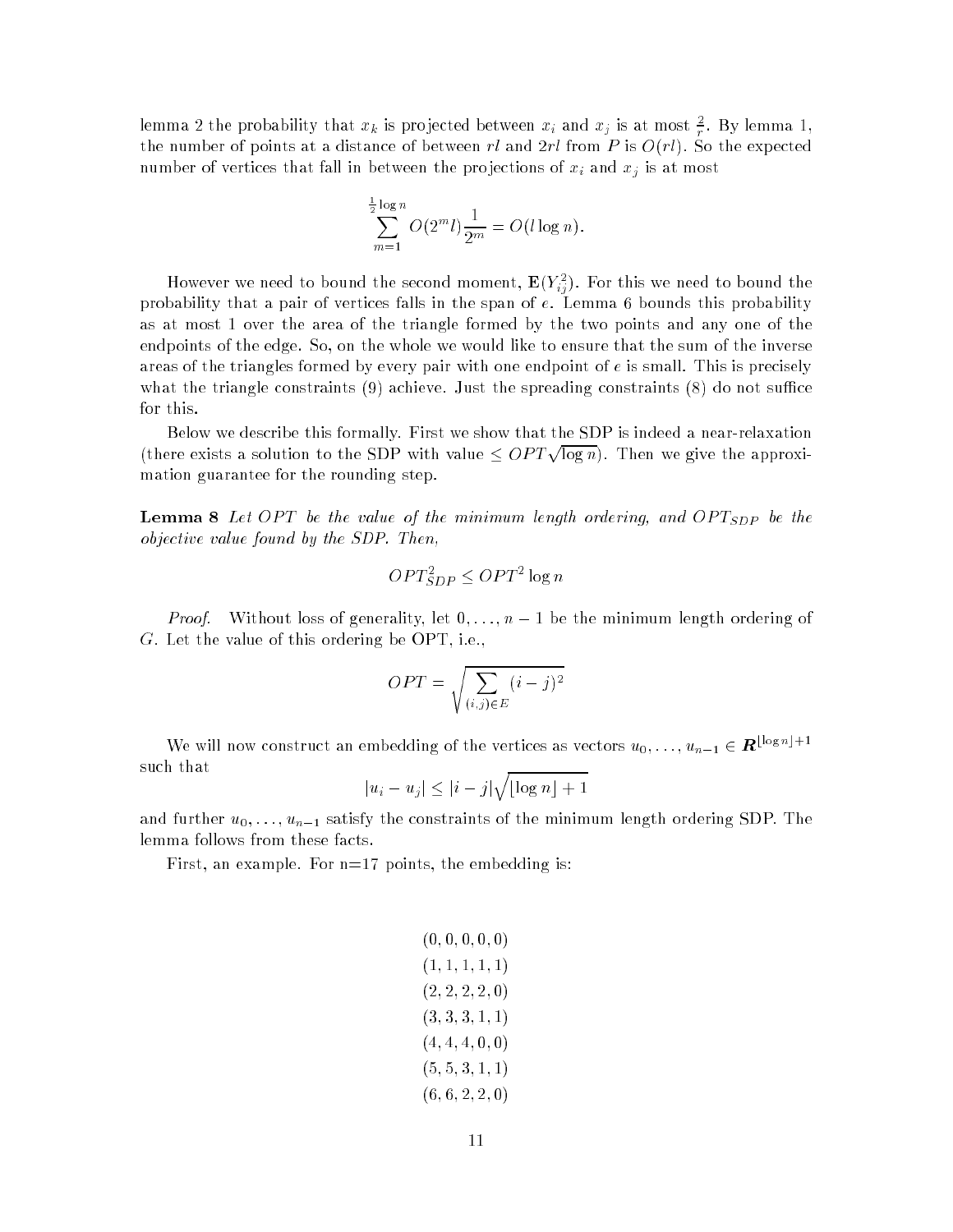$$
\begin{gathered}(7,7,1,1,1)\\(8,8,0,0,0)\\(9,7,1,1,1)\\(10,6,2,2,0)\\(11,5,3,1,1)\\(12,4,4,0,0)\\(13,3,3,1,1)\\(14,2,2,2,0)\\(15,1,1,1,1)\\(16,0,0,0,0)\end{gathered}
$$

The first coordinate is just i. The second coordinate is i for  $i \leq n/2$  and  $n-i$  after that. The third coordinate goes up to  $n/4$ , down to zero, back up to  $n/4$  and back down to zero again. And so on.

In general, let d be the smallest integer such that  $2^d > n$ . Then i is mapped to

$$
(i, |i \bmod 2^{d-1} - 2(i \bmod 2^{d-2})|, \ldots, |i \bmod 2^{d-l+1} - 2(i \bmod 2^{d-l})|, \ldots, i \bmod 2).
$$

That is, the  $l^{th}$  coordinate of  $u_i$  is  $|i \bmod 2^{a-i+1} - 2(i \bmod 2^{a-i})|$ , for  $l = 1, \ldots, d$ .

Since the *l*th coordinate of  $u_i$  differs from the *l*th coordinate of  $u_j$  by at most  $|i - j|$ . we have  $(u_i - u_j)^2 \leq d(i - j)^2$ . So, we have  $|u_i - u_j| \leq |i - j| \sqrt{\log n + 1}$  as desired. Constraints (8) are satisfied because the construction of the first coordinate ensures that for any  $i, j, |u_i - u_j| \geq |i - j|$ .

Finally, we just need to show that constraints (9) are satisfied. This follows from the fact, given as Lemma 11 in the appendix, that for any  $i < j < k$  the area of the triangle formed by  $u_i, u_j, u_k$  is  $\Omega(|j - i||k - j|)$ .

These observations imply that  $u_0, \ldots, u_{n-1}$  satisfy the SDP, and their objective value is  $O(OPT\sqrt{\log n})$ .  $\log n$ ).

Let  $v_1, \ldots, v_n$  be the set of vectors found by solving the SDP.

### Lemma <sup>9</sup>

$$
\mathbf{E}(Y_{ij}^2) = O(|v_i - v_j|^2 \log^3 n)
$$

*Proof.* Fix some edge  $(i, j)$ . Define the random variable  $X_k$  for each  $k = 1, \ldots, n$ ,  $k \neq i, j$  to be 1 if on random projection  $v_k$  is projected in between  $v_i$  and  $v_j$  (falls in the span of the edge) and 0 otherwise. Then

$$
Y_{ij} = \sum_{k \neq i,j} X_k
$$

and

$$
\mathbf{E}(Y_{ij}^2) = \sum_{k \neq i,j} \mathbf{E}(X_k^2) + \sum_{k,l \neq i,j} \mathbf{E}(X_k X_l)
$$
  
= 
$$
\sum_{k \neq i,j} \mathbf{E}(X_k) + \sum_{k,l \neq i,j} Pr[k, l \text{ fall between } i, j]
$$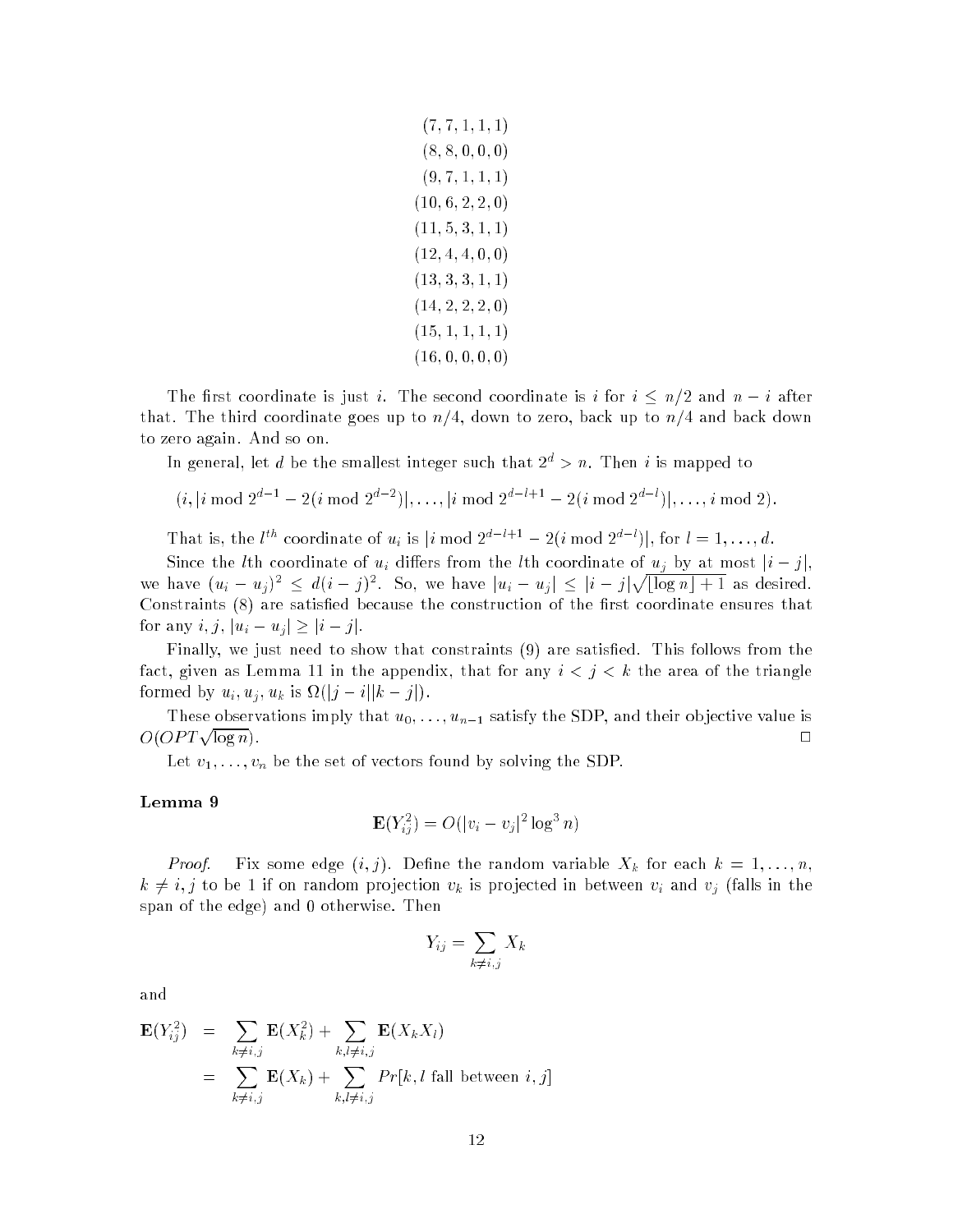$$
\leq \mathbf{E}(Y_{ij}) + \sum_{k,l \neq i,j} Pr\left[k, l, i \text{ fall in an interval of width } \frac{4\sqrt{\log n}}{\sqrt{n}} |v_i - v_j|, \text{ or } i, j \text{ do not}\right]
$$
  

$$
\leq |v_i - v_j| \log n + 1 + \sum_{k,l \neq i,j} \frac{16 \log n |v_i - v_j|^2}{A(k, l, i)} \quad \text{(by Lemmas 3 and 6)}
$$
  

$$
= O(|v_i - v_j|^2 \log^3 n).
$$

The last step above follows from the constraint set (9) as follows:

$$
\sum_{k,l\neq i}\frac{1}{A(k,l,i)}=\sum_{k\neq i}\sum_{l\neq i,k}\frac{1}{A(i,k,l)}
$$

For each pair i, k the inner sum is  $O((\log n)/|v_k - v_i|)$ . To see this, order the remaining vertices according to their distance from  $i$  (say) and then the constraints imply that the triangle induced by the  $p^{\scriptscriptstyle{ov}}$  point in this order has area at least  $\Omega(p|v_i-v_k|)$ . Hence

$$
\sum_{k \neq i} \sum_{l \neq i,k} \frac{1}{A(i,k,l)} \leq c \sum_{k \neq i} \frac{1}{|v_i - v_k|} \sum_{1 \leq p \leq n} \frac{1}{p}
$$
  

$$
\leq c \log n \sum_{k \neq i} \frac{1}{|v_i - v_k|}
$$
  

$$
= O(\log^2 n).
$$

Here c is a constant. The last step is implied by the constraint set  $(8)$ .

**Theorem 2** The expected length of the ordering found by the algorithm is  $O(\log^2 n)$  times the optimum.

Proof. The expected value of the square of the length of the ordering found by our algorithm is

$$
E(\sum_{(i,j)\in E} Y_{ij}^2) = \sum_{(i,j)\in E} E(Y_{ij}^2)
$$
  
\n
$$
\leq \sum_{(i,j)\in E} O(|v_i - v_j|^2 \log^3 n)
$$
  
\n
$$
\leq O(OPT_{SDP}^2 \log^3 n)
$$
  
\n
$$
= O(OPT^2 \log^4 n),
$$

where  $OPT_{SDP}$  is the objective value of the SDP and hence (within a factor of  $\sqrt{\log n}$ ) a lower bound on the minimum length of any linear ordering The result on the length of the ordering follows with high probability using Markov's inequality and taking square roots.  $\Box$ 

# 5 How good is the SDP?

What is the integrality gap of our first SDP? While our rounding procedure for the first SDP gives us an upper bound on the gap, it is possible that the gap is much smaller in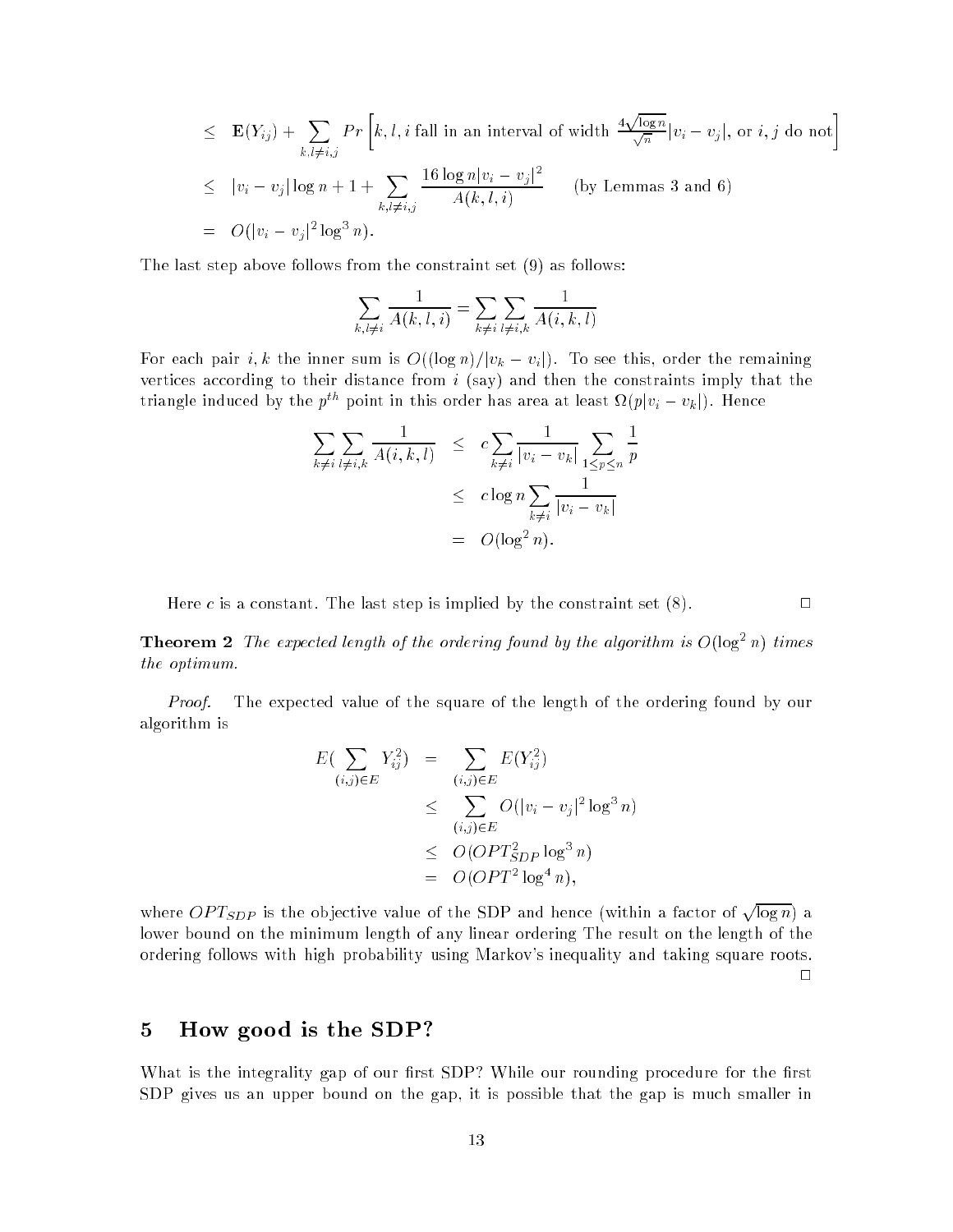reality. Note that our analysis is tight only for the *specific* rounding procedure we used, not the SDP itself.

Here we give some facts that indicate that the gap might be much smaller. One of the known lower bounds for the bandwidth of a graph is called the density lower bound [4]. It is defined as

$$
B_d = \max_{H} \frac{|H| - 1}{\text{diam}(H)},
$$

where the maximum is taken over all connected subgraphs of  $G$ .

It is interesting to note that the density lower bound is approximately computable (within a factor of 2) in polynomial time as follows: Imagine picking a center node in the subgraph  $H^*$  achieving the bound, and consider the breadth-first tree rooted at this center achieving the bound, and consider the breadth-rst tree rooted at the breadth-rst tree rooted at this center. truncated at level  $\frac{1}{\sqrt{2}}$  $2$  e. The bound activities by this subgraph is at least half the  $\sim$ density lower bound. We can now search for the best such bound by looking over all choices of the root at all truncated breadth-first trees, for the best such subgraph.

The exact strength of the density lower bound is an open problem, but the largest known gap is  $O(\log n)$  for an *n*-vertex graph. One of the known constructions of graphs which achieve this gap, the so-called Cantor combs, was described by Chung and Seymour [3].

The following lemma says that the integrality gap of our simple relaxation is no larger than the gap between the density lower bound and the optimum.

## **Lemma 10** Let  $(x, b)$  be the optimal solution of the bandwidth SDP. Then  $b = \Omega(B_d)$ .

**Proof.** Let H be the subgraph of G that achieves the maximum density. Since the average distance  $d_{ij}$  between points in the solution corresponding to vertices of H is  $\Omega(|H|)$ , there is a vertex  $v$  of  $H$  such that the total sum of distances between  $x_{v}$  and the other points in H is  $\Omega(|H|^2)$ . But this sum is at the same time at most  $b|H|\text{diam}(H)$ , and so  $b|H|\text{diam}(H) = \Omega(|H|^2)$ . That is,

$$
b = \Omega\left(\frac{|H|}{\text{diam}(H)}\right).
$$

 $\Box$ 

The results of Feige [6] imply that the optimum bandwidth is at most a poly-logarithmic factor higher than the density bound, thus implying a similar integrality gap for our SDP formulation of the bandwidth problem. This leaves open the tantalizing possibility of better rounding schemes of the SDP solution to the problem.

## 6 Conclusions and further work

Along the lines of the constraint set  $(9)$ , and Feige's result  $[6]$ , it is possible to refine the semi-definite relaxation further (by using the spreading constraints on  $k$ -simplices instead of just edges and triangles). This yields poly-logarithmic approximations for any  $L_{2k}$  norm in  $O(n^{2k})$  time and also a poly-logarithmic approximation for minimum bandwidth in quasipolynomial time  $(n^{O(\log n)})$  by considering subsets of size log n. It is an open question as to whether we can solve this latter relaxation in polynomial time.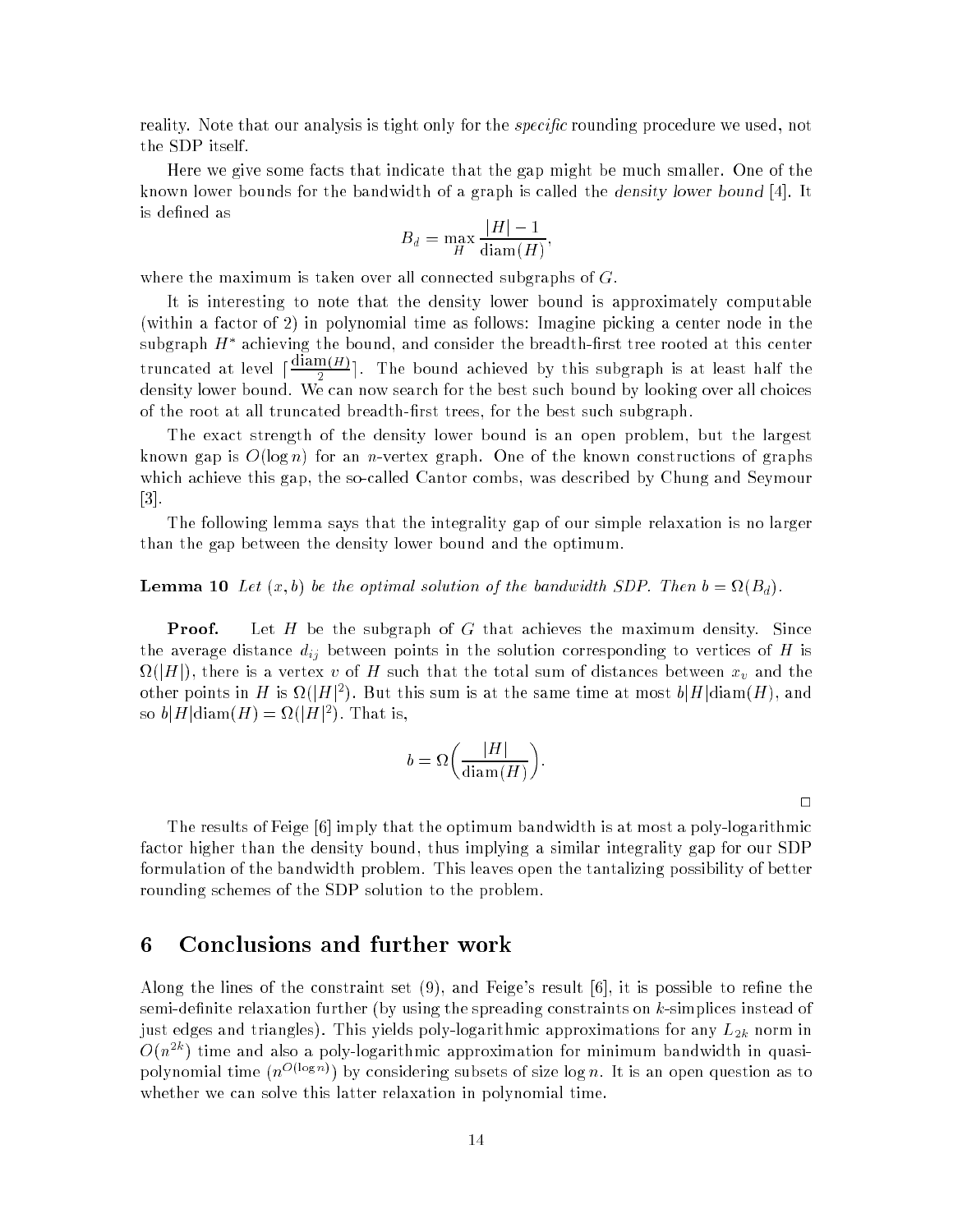## Acknowledgments

We thank Seffi Naor for his thoughtful comments on an earlier draft of this paper, and for pointing out an error in the analysis of the minimum-length ordering guarantee in the preliminary version [1]. We also thank Egon Balas for comments that improved the readability of the paper.

## References

- [1] A. Blum, G. Konjevod, R. Ravi and S. Vempala, Semi-Denite Relaxations for Minimum Bandwidth and other Vertex-Ordering problems, *Proceedings of the 30th Annual*  $ACM$  Symposium on Theory of Computing, 90-99, 1998.
- [2] P. Chinn, J. Chvatalova, A. Dewdney, N. Gibbs, The bandwidth problem for graphs and matrices—a survey, J. Graph Theory, 6: 223-254, 1982.
- [3] F. R. K. Chung and P. D. Seymour, Graphs with small band- and cutwidth, *Discrete* Math. 75: 113-119, 1989.
- [4] V. Chvátal, A remark on a problem of Harary, *Czechoslovak Math J.* 20: 109-111. 1970.
- [5] G. Even. J. Naor, S. Rao and B. Schieber, "Divide-and-conquer approximation algorithms via spreading metrics," Proceedings of the 35th Annual Conference on Foundations of Computer Science,  $62-71$ , 1995.
- [6] U. Feige, Approximating the bandwidth via volume respecting embeddings, Proceedings of the 30th Annual ACM Symposium on Theory of Computing,  $90-99$ , 1998.
- [7] M Garey, R. Graham, D. Johnson, D. E. Knuth, Complexity results for bandwidth minimization,  $SIAM$  J. Appl. Math. 34: 477-495, 1978.
- [8] M. Grötschel, L. Lovász, A. Schrijver, Geometric Algorithms and Combinatorial Optimization, Springer, 1988.
- [9] M. Goemans and D. Williamson, Improved approximation algorithms for maximum cut and satisfiability problems using semidefinite programming,  $JACM$ , 42: 1115–1145, 1995.
- [10] G. H. Golub and C. F. Van Loan, *Matrix Computations*. The Johns Hopkins University Press, Baltimore, MD, 1983.
- [11] J. Haralambides, F. Makedon, B. Monien, Bandwidth minimization: an approximation algorithm for caterpillars, *Math Systems Theory*,  $24:169-177$ , 1991.
- [12] T. Kloks, D. Kratsch, H. Muller, Approximating the bandwidth for asteroidal triplefree graphs, Proceedings of ESA '95, LNCS 979, 434-447, Springer, 1995.
- [13] B. Monien, The bandwidth-minimization problem for caterpillars with hairlength 3 is NP-complete, SIAM J. Algebraic Discrete Methods, 7: 505-512, 1986.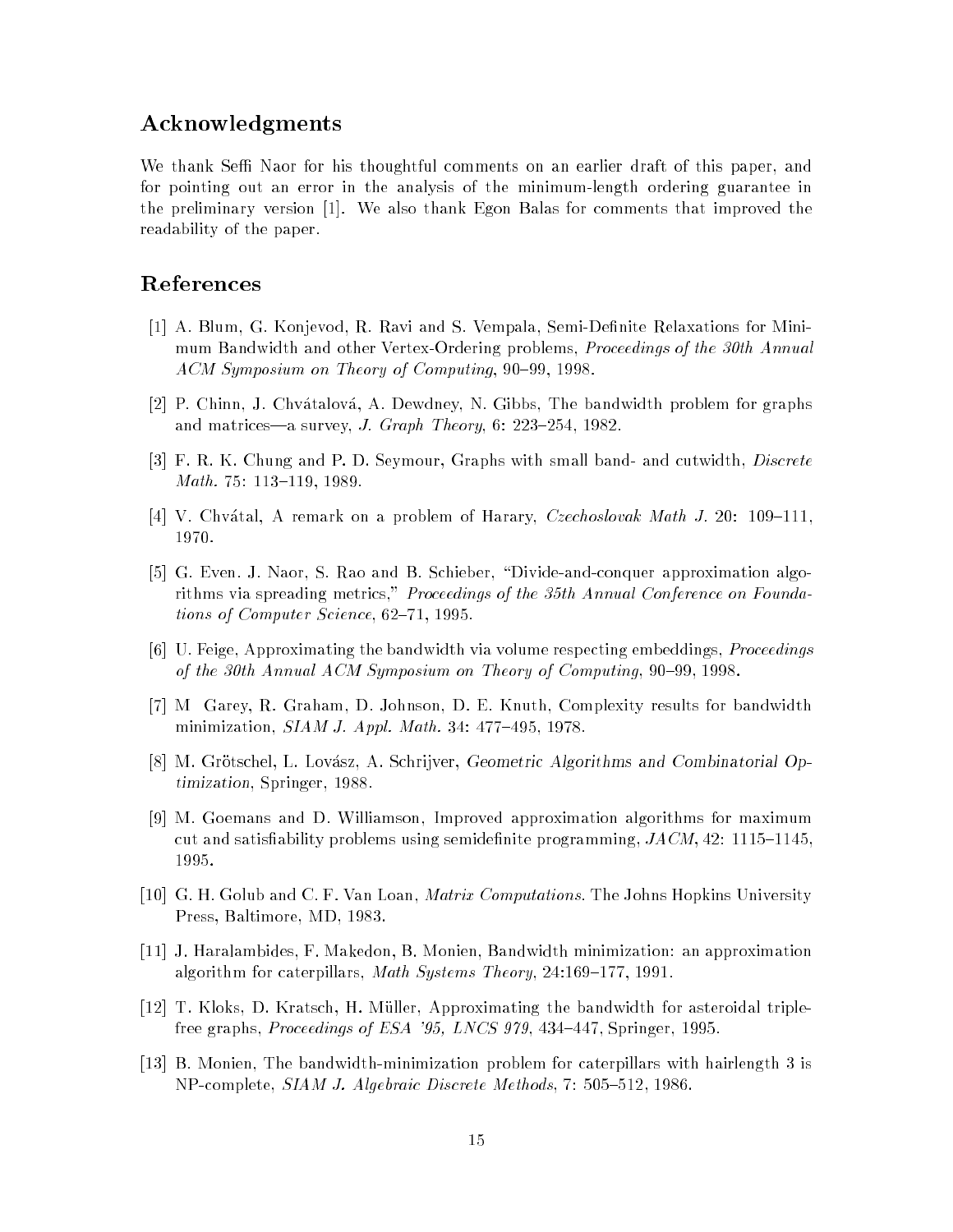- [14] Y. Nesterov and A. Nemirovskii, Interior-point polynomial algorithms in convex programming, SIAM Studies in Applied Math. Vol. 13 (1994).
- [15] C. H. Papadimitriou, The NP-completeness of the bandwidth minimization problem, Computing, 16: 263-270, 1976.
- [16] J. Naor, personal communication, July 1998.

# Appendix

**Lemma 11** If  $u_1, \ldots, u_n$  are the points in the  $(\lfloor \log n \rfloor + 1)$ -dimensional space defined in the proof of lemma 8, there is a constant  $c \geq 0.02$  such that  $A(i, j, k) \geq c(j - i) \cdot (k - j)$  for all  $i < j < k$ .

*Proof.* The idea of the proof is as follows: for a triangle defined by  $u_i$ ,  $u_j$  and  $u_k$ , we consider its projection on a two-dimensional plane  $P_\ell$  spanned by the coordinate vectors  $e_1$ and  $e_\ell$ , for different values of  $\ell$ . Clearly, the area of each such projection is a lower bound on the area of the original triangle. The area of a triangle can be calculated as  $\frac{1}{2}ab\sin\phi$ where a and b are two sides of the triangle and  $\phi$  is the angle between them. If  $u_i'u_i'u_k'$  is the projection of  $u_i u_j u_k$  onto  $P_\ell$ , then  $|u'_i - u'_j| \ge (j - i)$  and  $|u'_j - u'_k| \ge (k - j)$ . Thus, if we can show that for each triple  $i, j, k$  there exists a coordinate  $\ell$  such that the angle at  $u'_i$ <sup>j</sup> (the projection of  $u_j$  onto  $P_\ell$ ) is bounded above by some universal constant  $\phi$ , we will be done. In what follows we use an inductive case analysis to show that we can always ensure  $\phi < 177.5^{\circ} \; (\sin \phi \geq 0.04)$ .

We assume without loss of generality that  $j \leq n/2$  and  $k > n/2$ . (If  $k \leq n/2$  or  $i \geq n/2$ then we can work with  $n/2$  instead of n and the claim holds by induction. The two cases,  $j \ge n/2$  and  $j \le n/2$  are the same by symmetry so we only work with the first one.) If  $k\geq 9n/16$  then after projecting to  $P_2,$  the angle at  $u_j'$  is at most sin $^{-1}(1/8) < 173^\circ,$  so we can assume  $n/2 < k < 9n/16$ .

If  $j~\leq~n/4,$  then projecting onto  $P_3$  works since the slope of the line through  $u^\prime_i$  and  $u'_k$  is at most 1/16, so the angle at  $u'_i$  is roughly 135° (precisely, the angle is at most  $135^\circ + \tan^{-1}(1/9) < 142^\circ$ . If  $i \ge n/4$  the claim holds by induction.

Now there are four cases left.

- 1. If  $i \leq n/8$  and  $n/4 \leq j \leq 3n/8$ , then the angle at  $u'_j$  in  $P_3$  is at most 180°  $\tan^{-1}(1/3) < 162^{\circ}.$
- 2. If  $n/8 \le i \le n/4$  and  $n/4 \le j \le 3n/8$  we consider two subcases:
	- (a)  $(j n/4) \leq 5/3(n/4 i)$ : Project onto  $P_3$ . The slope of the line through  $u'_i$  and  $u'_j$  is  $\geq$  –1/4 and the slope of the line through  $u'_j$  and  $u'_k$  is  $\leq$  –1/3. So, the angle at  $u_j$  is at most 176  $\cdot$  .
	- (b)  $(j n/4) \ge 5/3(n/4 i)$ : Project onto  $P_4$ . The slope of the line through  $u'_i$  and  $u'_j$  is  $\ge 1/4$  and the slope of the line through  $u'_j$  and  $u'_k$  is  $\le 1/5,$  so the angle at  $u_j$  is at most 177.5".